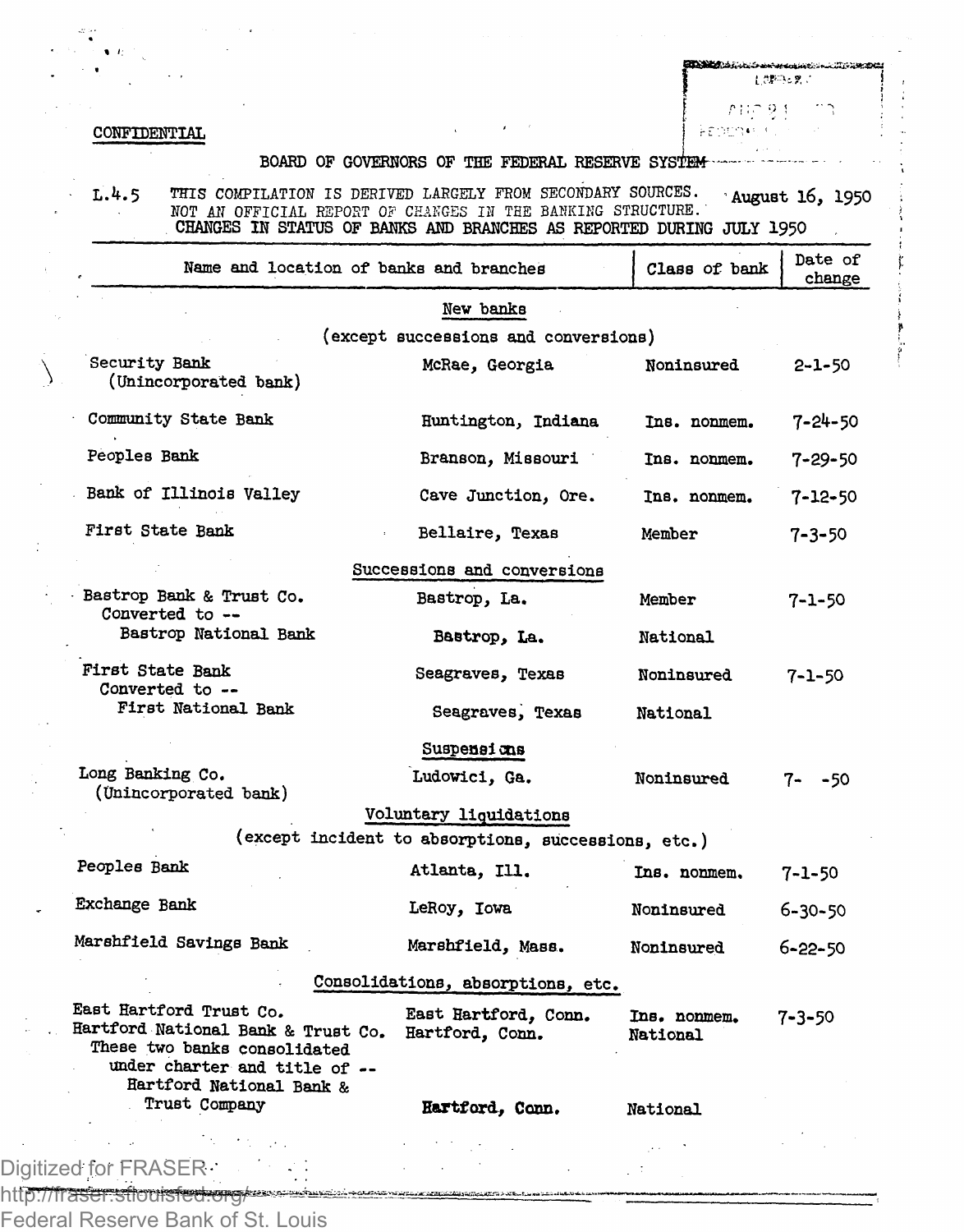| Name and location of banks and branches                                                                                                                     |                                                         | Class of bank            | Date of       |
|-------------------------------------------------------------------------------------------------------------------------------------------------------------|---------------------------------------------------------|--------------------------|---------------|
|                                                                                                                                                             | Consolidations, absorptions, etc. (Cont'd)              |                          | change        |
| Farmers Guaranty Savings Bank<br>Farmers & Traders National Bank<br>These two banks consolidated<br>under charter of Farmers &<br>Traders National Bank and | Colebrook, N. H.<br>Colebrook, N. H.                    | Noninsured<br>National   | 7-10-50 .     |
| under title of --<br>Farmers & Traders National<br>& Savings Bank                                                                                           | Colebrook, N. H.                                        | National                 |               |
| Franklin National Bank<br>Absorbed by --                                                                                                                    | Jersey City, N. J.                                      | National                 | 7-5-50        |
| First National Bank                                                                                                                                         | Jersey City, N. J.                                      | National                 |               |
| Bank of Montclair<br>Absorbed by --                                                                                                                         | Montclair, N. J.                                        | Member                   | 7-3-50        |
| National Newark & Essex<br>Banking Co.                                                                                                                      | Newark, N. J.                                           | National                 |               |
| Citizens Bank<br>County Trust Co.<br>These two banks merged under                                                                                           | White Plains, N. Y.<br>White Plains, N. Y.              | Member<br>Member         | 7-12-50       |
| charter and title of --<br>County Trust Co.                                                                                                                 | White Plains, N. Y. Member                              |                          |               |
| Bank of Aurora<br>Absorbed by --                                                                                                                            | Aurora, N. C.                                           | Ins. nonmem.             | $7 - 24 - 50$ |
| Guaranty Bank & Trust Co.                                                                                                                                   | Greenville, N. C.                                       | Ins. nonmem              |               |
| First National Bank<br>Iron Bank<br>These two banks consolidated                                                                                            | Jackson, Ohio<br>Jackson, Ohio                          | National<br>Ins. nonmem. | 7-1-50        |
| under charter and title of --<br>First National Bank                                                                                                        | Jackson, Ohio                                           | National                 |               |
| E. G. Young & Co., Bank<br>Absorbed by --                                                                                                                   | Oakland, Ore.                                           | Ins. nonmem.             | 7-1-50        |
| Douglas County State Bank                                                                                                                                   | Roseburg, Ore.                                          | Ins. nonmem.             |               |
| Wakefield Trust Co.<br>Absorbed by --                                                                                                                       | Wakefield, R. I.                                        | Noninsured               | $7 - 17 - 50$ |
| Providence National Bank                                                                                                                                    | Providence, R. I.                                       | National                 |               |
| Pulaski Trust Co.<br>Absorbed by --<br>Peoples National Bank                                                                                                | Pulaski, Va.<br>Pulaski, Va.                            | Member<br>National       | 7-3-50        |
|                                                                                                                                                             | Admissions of State banks to Federal Reserve membership |                          |               |
| Monroe County Bank                                                                                                                                          | Monroeville, Ala.                                       | Ins. nonmem.             | 7-17-50       |
| State Bank of Whiting                                                                                                                                       | Whiting, Ind.                                           | Ins. nonmem.             | $7 - 3 - 50$  |
|                                                                                                                                                             |                                                         |                          |               |

Federal Reserve Bank of St. Louis

 $\cdot$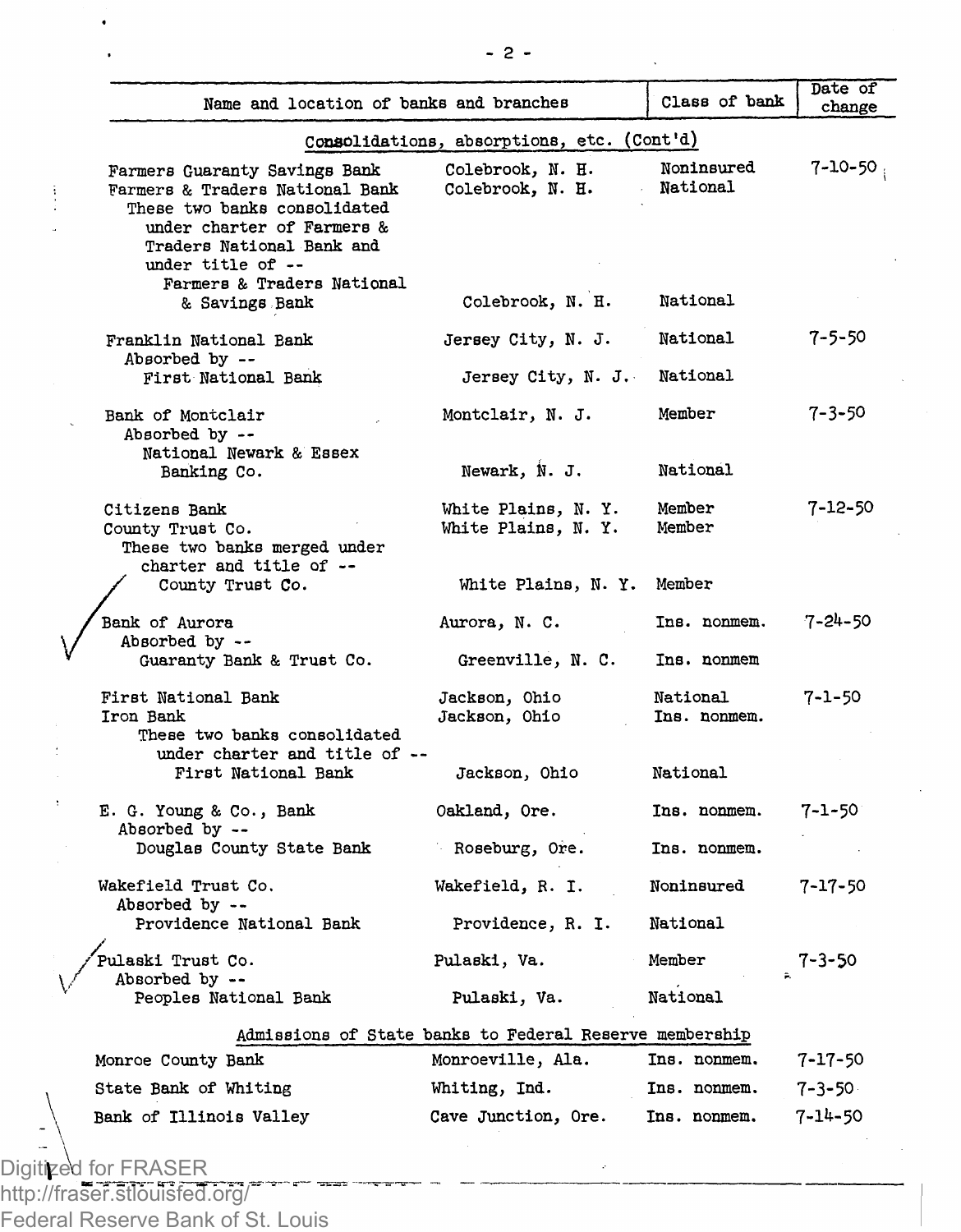| Name and location of banks and branches                                                             |                                                                                               | Class of bank | Date of<br>change |
|-----------------------------------------------------------------------------------------------------|-----------------------------------------------------------------------------------------------|---------------|-------------------|
| La Salle National Bank & Trust Co. La Salle, Ill.<br>Name changed to --<br>La Salle National Bank   | Changes in name or location                                                                   | National      | $7 - 1 - 50$      |
| Ecorse-Lincoln Park Bank<br>Name changed to --<br>Security Bank                                     | Lincoln Park, Mich.                                                                           | Member        | $7 - 25 - 50$     |
| Farmers & Merchants National Bank<br>Name changed to --<br>First National Bank                      | Ivanhoe, Minn.                                                                                | National      | $7 - 12 - 50$     |
| Passaic-Clifton National Bank &<br>Trust Co.<br>Location changed to --                              | Passaic, N. J.<br>Clifton, N. J.                                                              | National      | 7-14-50           |
|                                                                                                     | Branches established                                                                          |               |                   |
|                                                                                                     | (excluding offices at military reservations but in-<br>cluding banks converted into branches) |               |                   |
| Security-First National Bank<br>Atlantic & Beverly Branch<br>(De novo)                              | Los Angeles, Calif.<br>230 South Atlantic Blvd.<br>Bella Vista, Calif.                        | National      | 7-29-50           |
| Hartford National Bank & Trust Co.<br>East Hartford Branch<br>(Formerly East Hartford<br>Trust Co.) | Hartford, Conn.<br>1085 Main Street<br>East Hartford, Conn.                                   | National      | $7 - 3 - 50$      |
| Equitable Trust Co.<br>duPont Experimental Station<br>(De novo)                                     | Wilmington, Del.<br>New Castle County, Del.                                                   | Member        | $7 - 24 - 50$     |
| Bank of Commerce & Savings<br>Rhode Island Ave. Branch<br>(De novo)                                 | Washington, D. C. Ins. nonmem.<br>410 Rhode Island Ave., N. E.                                |               | $7 - 25 - 50$     |
| First National Bank<br>Drive-In Branch<br>(De novo)                                                 | Columbus, Ga.<br>1340 Broadway                                                                | National      | 7-26-50           |
| Idaho First National Rank<br>Fourth Street Branch<br>(De novo)                                      | Boise, Idaho<br>910 North Fourth St.<br>Coeur d'Alene, Idaho                                  | National      | 7-10-50           |
| First National Bank<br>South Kokomo Branch<br>(De novo)                                             | Kokomo, Ind.<br>1135 South Main St.                                                           | National      | 7-15-50           |
|                                                                                                     |                                                                                               |               |                   |

この人をものに、このことは、このことは、このことは、このことは、このことは、このことは、このことは、このことは、このことは、このことは、このことは、このことは、このことは、このことは、このことは、この

Digitized for FRASER http://fraser.stlouisfed.org Federal Reserve Bank of St. Louis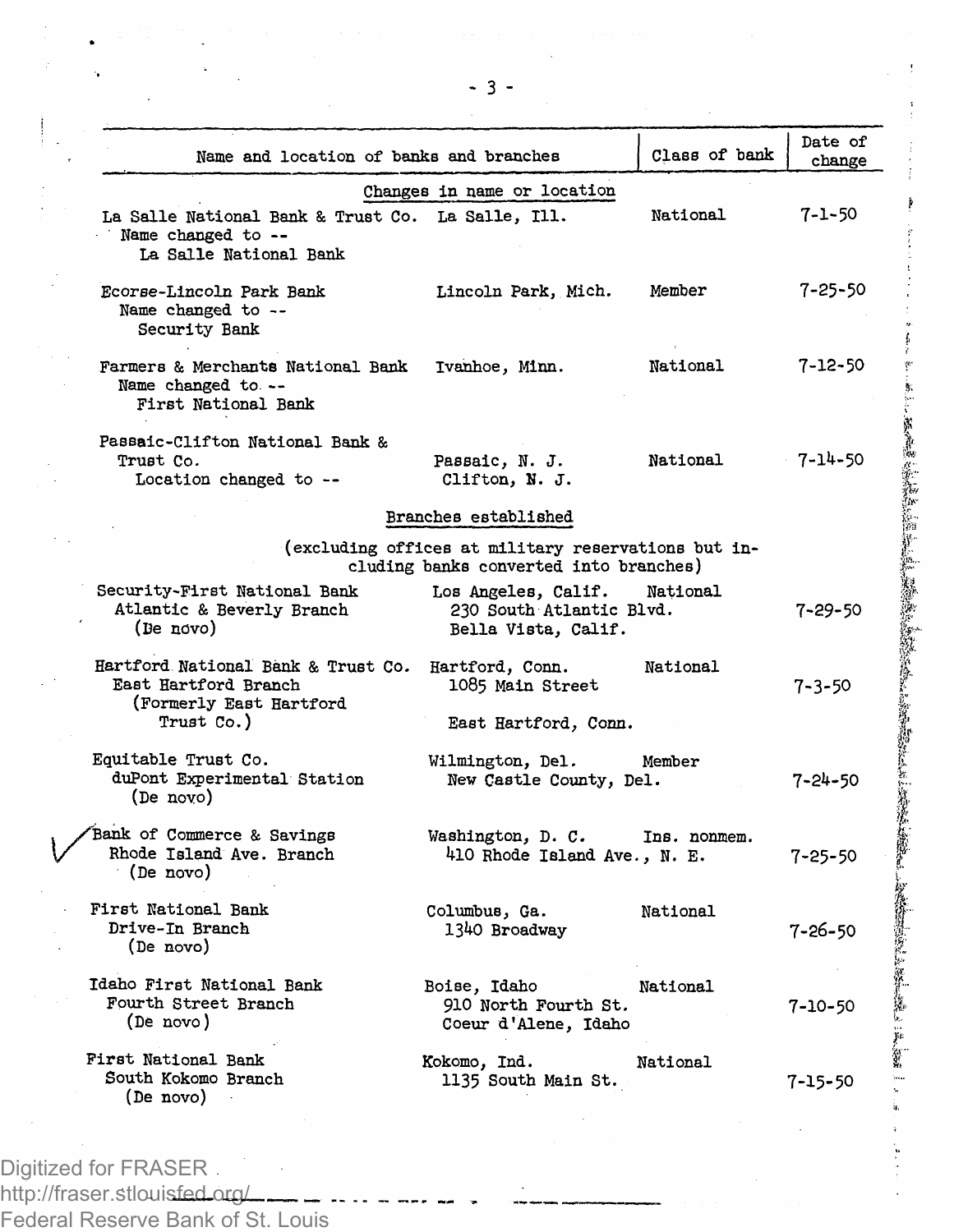| Name and location of banks and branches                                                               |                                                                   | Class of bank | Date of<br>change |  |
|-------------------------------------------------------------------------------------------------------|-------------------------------------------------------------------|---------------|-------------------|--|
|                                                                                                       | Branches established (Cont'd)                                     |               |                   |  |
| (excluding offices at military reservations but in-<br>cluding banks converted into branches)         |                                                                   |               |                   |  |
| First State Bank<br>Rudd Branch<br>(De novo)                                                          | Nora Springs, Iowa<br>Rudd, Iowa                                  | Ins. nonmem.  | $7 - 1 - 50$      |  |
| Progressive Bank & Trust Co.<br>Algiers Office<br>(De novo)                                           | New Orleans, La.<br>401 Opelousas Ave.                            | Member        | 7-31-50           |  |
| Équitable Trust Co.                                                                                   | Baltimore, Md.                                                    | Ins. nonmem.  |                   |  |
| Northwood Shopping Center<br>Office<br>(De novo)                                                      | 1576-8 Havenwood Rd.                                              |               | 7-10-50           |  |
| First National Bank<br>Newfoundland Office<br>(De novo)                                               | Butler, N. J.<br>Newfoundland, N. J.                              | National      | 7-24-50           |  |
| First National Bank<br>Palisade Avenue Office<br>(Formerly Franklin<br>National Bank)                 | Jersey City, N. J.<br>Palisade Ave. &<br>Ferry St.                | National      | $7 - 5 - 50$      |  |
| National Newark & Essex Banking Co. Newark, N. J.<br>Montclair Office<br>(Formerly Bank of Montclair) | 491 Bloomfield Ave.<br>Montclair, N. J.                           | National      | 7-3-50            |  |
| First National Bank<br>Seasonal Agency<br>(De novo)                                                   | Stone Harbor, N. J.<br>43rd & Landis Ave.<br>Sea Isle City, N. J. | National      | 7-12-50           |  |
| Bankers Trust Co.<br>Madison Avenue Office<br>(De novo)                                               | New York, N. Y.<br>1002 Madison Ave.                              | Member.       | 7-3-50            |  |
| Brooklyn Trust Co.<br>Glen Oaks Office<br>(De novo)                                                   | New York, N.Y.<br>253-15 Union Turnpike                           | Member        | 7-14-50           |  |
| Staten Island National Bank &<br>Trust Co.<br>New Dorp Branch<br>(De novo)                            | New York, N.Y.<br>139 New Dorp Lane<br>New York (New Dorp), N.Y.  | National      | $7 - 5 - 50$      |  |
| County Trust Co.<br>Citizens Branch<br>(Formerly Citizens Bank)                                       | White Plains, N. Y.<br>130 Main St.                               | Member        | 7-12-50           |  |

Digitized for FRASER http://fraser.stlouisfed.org/ Federal Reserve Bank of St. Louis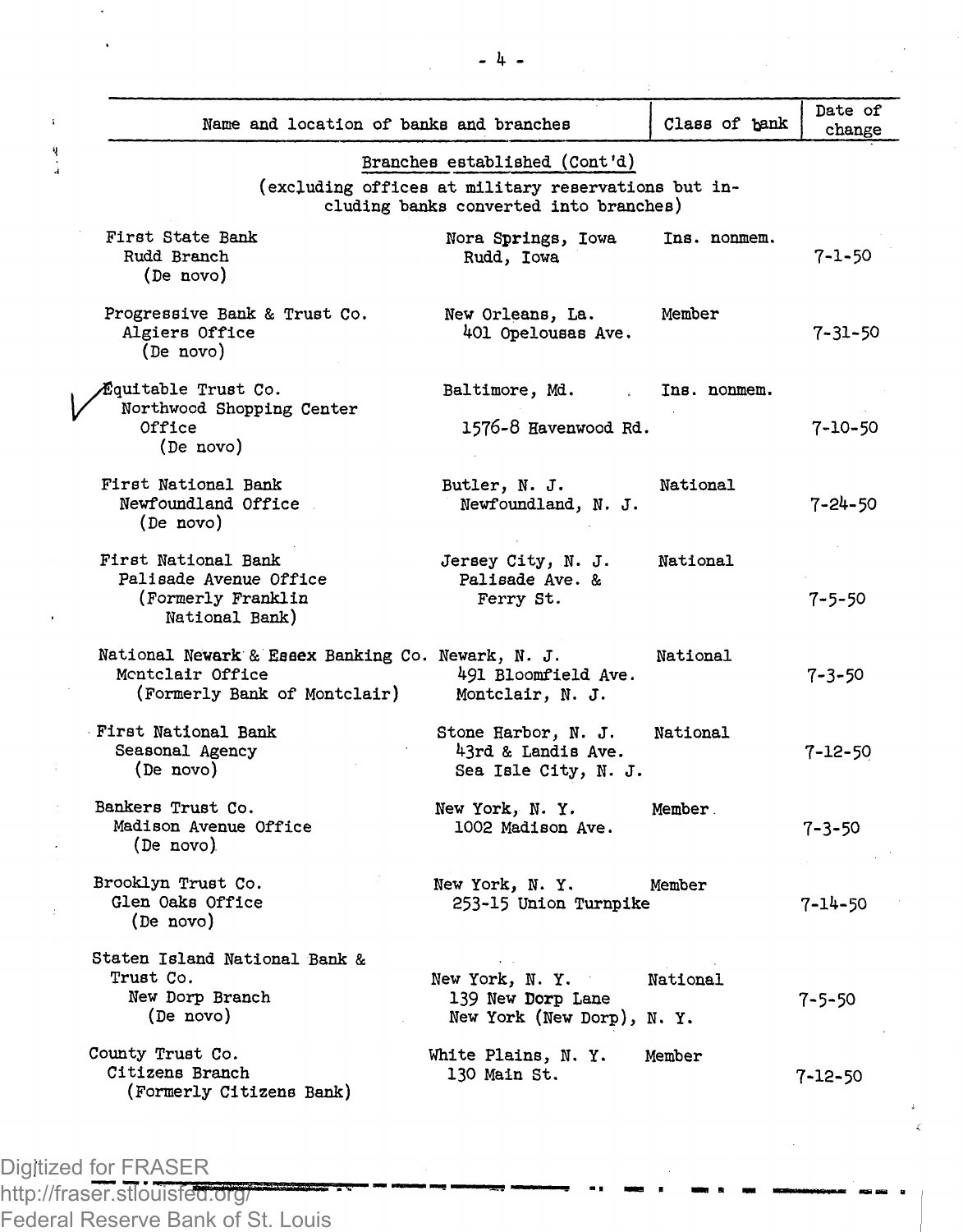| Name and location of banks and branches                                                                                                           |                                                                                               | Class of bank | Date of<br>change |
|---------------------------------------------------------------------------------------------------------------------------------------------------|-----------------------------------------------------------------------------------------------|---------------|-------------------|
|                                                                                                                                                   | Branches established (Cont'd)                                                                 |               |                   |
|                                                                                                                                                   | (excluding offices at military reservations but in-<br>cluding banks converted into branches) |               |                   |
| Juaranty Bank & Trust Co.<br>Aurora Branch<br>(Formerly Bank of Aurora)                                                                           | Greenville, N. C.<br>Aurora, N. C.                                                            | Ins. nonmem.  | 7-24-50           |
| WaChovia Bank & Trust Co.<br>Time Payment Dept. Branch<br>(De novo)                                                                               | Winston-Salem, N. C.<br>126 West Fourth St.<br>Charlotte, N. C.                               | Member        | 7-18-50           |
| Cameron Village Branch<br>(De novo)                                                                                                               | Raleigh, N. C.                                                                                |               | 7-18-50           |
| First National Bank<br>The Iron Branch<br>(Formerly The Iron Bank)                                                                                | Jackson, Ohio<br>233 East Main St.                                                            | National      | 7-1-50            |
| Douglas County State Bank<br>Oakland Branch<br>(Formerly E. G. Young & Co.,<br>Bank)                                                              | Roseburg, Ore.<br>Oakland, Ore.                                                               | Ins. nonmem.  | 7-1-50            |
| Industrial Trust Co.<br>Wakefield Branch<br>(De novo)                                                                                             | Providence, R. I.<br>1 Robinson St.<br>Wakefield, R. I.                                       | Member        | 7-24-50           |
| Providence National Bank<br>Wakefield Trust Office<br>(Formerly Wakefield Trust Co.)                                                              | Providence, R. I.<br>Wakefield, R. I.                                                         | National      | 7-17-50           |
|                                                                                                                                                   | Branches or offices established at military reservations                                      |               |                   |
|                                                                                                                                                   | (including "banking facilities" provided through arrangements<br>made by Treasury Department) |               |                   |
| Security-First National Bank<br>Veterans Hospital Facility                                                                                        | Los Angeles, Calif.<br>Long Beach, Calif.                                                     | National      | 7-19-50           |
|                                                                                                                                                   | Branches acquired by absorption or purchase                                                   |               |                   |
| First National Bank<br>Western Slope Office                                                                                                       | Jersey City, N. J.<br>Thorne St. & Hudson<br>County Blvd.                                     | National      | 7-5-50            |
| (Formerly branch of Franklin<br>National Bank, Jersey City, which<br>was absorbed by First National Bank)                                         |                                                                                               |               |                   |
| Guaranty Bank & Trust Co.<br>Tellers Window<br>(Formerly branch of Bank of<br>Aurora, Aurora, which was absorbed<br>by Guaranty Bank & Trust Co.) | Greenville, N. C.<br>Bayboro, N. C.                                                           | Ins. nonmem.  | $7 - 24 - 50$     |
|                                                                                                                                                   |                                                                                               |               |                   |
| Digitized for FRASER                                                                                                                              |                                                                                               |               |                   |
| http://fraser-stlouisfed.org/                                                                                                                     |                                                                                               |               |                   |

ł,

 $\ddot{\phantom{0}}$ 

l,

l,

 $\frac{1}{2}$ 

 $\frac{1}{2}$ 

ことによると思いますから、その中に、その時に、その時に、その時に、その時に、その時に、その時に、「その時に、「その時に、その時に、その後に、その後に、その時に、その時に、その後に、その後に、その後に、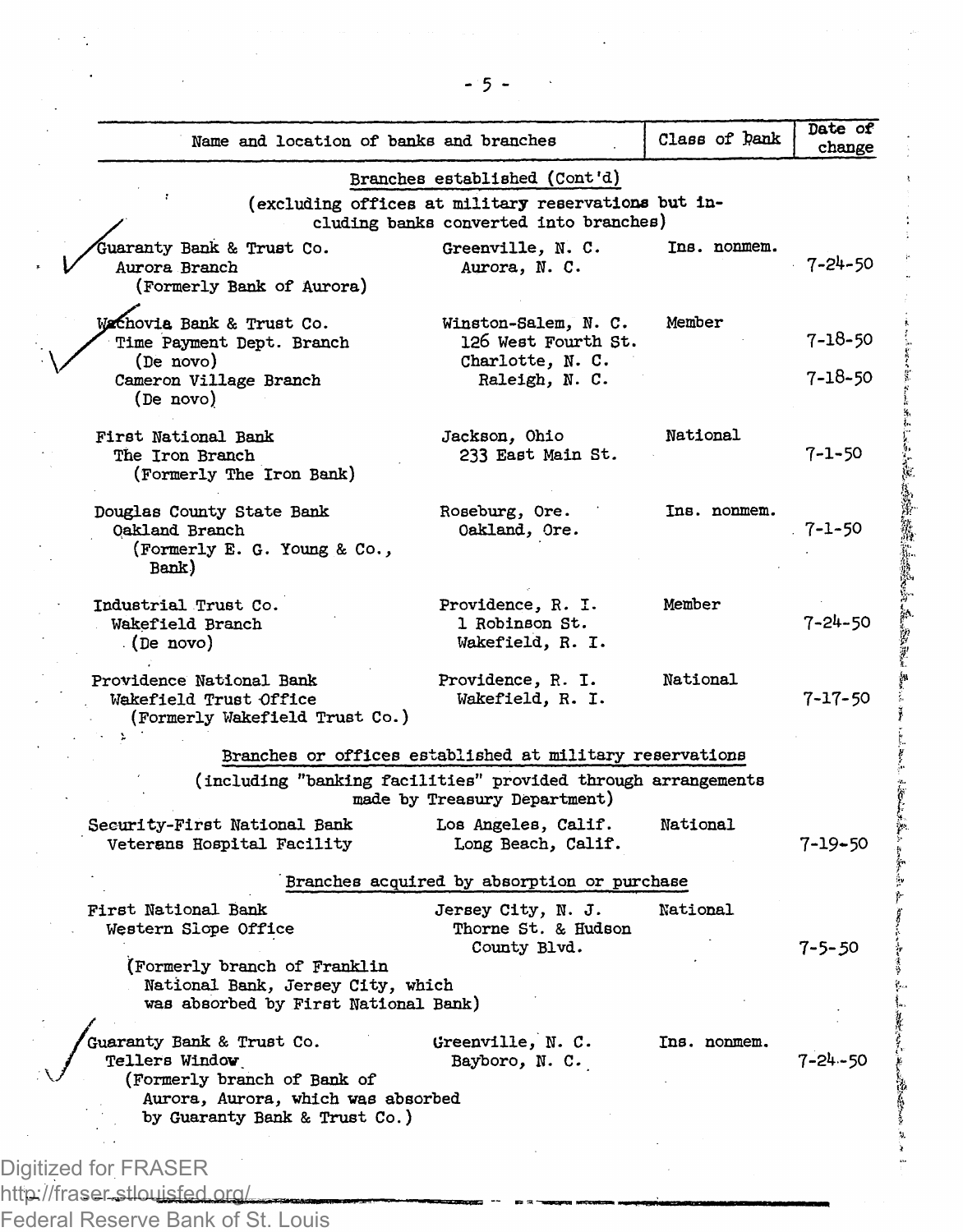| Name and location of banks and branches                                                                                                                      |                                                                                | Class of bank | Date of<br>change |
|--------------------------------------------------------------------------------------------------------------------------------------------------------------|--------------------------------------------------------------------------------|---------------|-------------------|
|                                                                                                                                                              | Branches acquired by absorption or purchase (Cont'd)                           |               |                   |
| Douglas County State Bank<br>Sutherlin Branch<br>(Formerly branch of E. G. Young &<br>Co. Bank, Oakland, which was<br>absorbed by Douglas County State Bank) | Roseburg, Oregon<br>Sutherlin, Oregon                                          | Ins. nonmem.  | 7-1-50            |
| Providence National Bank<br>Narragansett Branch<br>(Formerly branch of Wakefield<br>Trust Co. Wakefield, which was<br>absorbed by Providence National Bank)  | Providence, R. I.<br>Narragansett, R. I.                                       | National      | 7-17-50           |
|                                                                                                                                                              | Branches discontinued                                                          |               |                   |
| Security National Bank<br>Percy Jones General Hospital<br>Branch                                                                                             | Battle Creek, Mich.<br>Percy Jones General<br>Hospital                         | National      | 6-30-50           |
|                                                                                                                                                              | Changes in name or location of branches                                        |               |                   |
| California Bank<br>American Office<br>Moved from<br>Moved to                                                                                                 | Los Angeles, Calif.<br>146 South Spring St.<br>200 South Spring St.            | Member        | 7-31-50           |
| and renamed<br>Second & Spring Office                                                                                                                        |                                                                                |               |                   |
| Bank of America N.T. & S.A<br>Calistoga Branch<br>Changed from                                                                                               | San Francisco, Calif.<br>Calistoga, Calif.<br>Lincoln Ave. &<br>Washington St. | National      | $7 - 21 - 50$     |
| Changed to<br>(This change is due to renumbering<br>of streets and does not represent<br>a change in actual location)                                        | 1373 Lincoln Way                                                               |               |                   |
| Hayward Branch<br>Moved from<br>Moved to                                                                                                                     | Hayward, Calif.<br>1004 B. Street<br>1055 B. Street                            |               | $7 - 1 - 50$      |
| Seventh & Figueroa Branch<br>Moved from<br>Moved to<br>and renamed<br>Seventh & Flower Branch                                                                | Los Angeles, Calif.<br>815 West 7th St.<br>801 West 7th St.                    |               | $7 - 31 - 50$     |
| Whittier-Lorena Branch<br>Moved from<br>Moved to<br>and renamed                                                                                              | Los Angeles, Calif.<br>3359-61 Whittier Blvd.<br>3475 Whittier Blvd.           |               | 7-24-50           |
| Whittier-Spence Branch                                                                                                                                       |                                                                                |               |                   |

Digitized for FRASER http://fraser.stlouisfed.org/ Federal Reserve Bank of St. Louis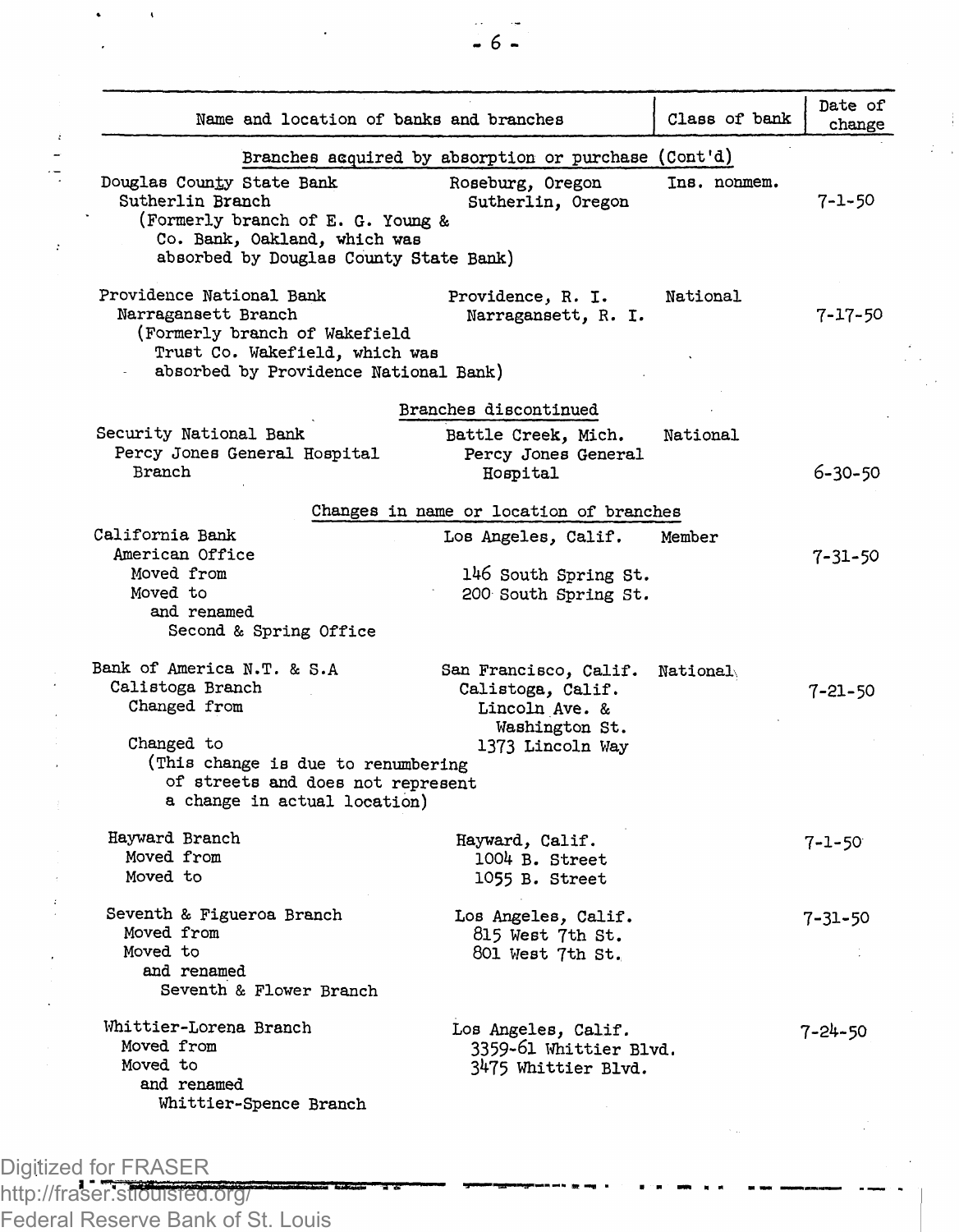| Name and location of banks and branches                                                                                                                                                                                                                                              |                                                                                             | Class of bank | Date of<br>change |
|--------------------------------------------------------------------------------------------------------------------------------------------------------------------------------------------------------------------------------------------------------------------------------------|---------------------------------------------------------------------------------------------|---------------|-------------------|
|                                                                                                                                                                                                                                                                                      | Changes in name or location of branches (Cont'd)                                            |               |                   |
| Bank of America N.T. & S.A (Cont'd)<br>Oceanside Branch<br>Moved from<br>Moved to                                                                                                                                                                                                    | San Francisco, Calif<br>Oceanside, Calif.<br>202 North Hill St.<br>702 Second St.           | National      | 7-1-50            |
| Savannah Bank & Trust Co.<br>Uptown Branch<br>Moved from<br>Moved to<br>and renamed<br>West Broad Street Branch                                                                                                                                                                      | Savannah, Ga.<br>1 Bull Street<br>320 West Broad St.                                        | Member        | 7-10-50           |
| Merrimack National Bank<br>Branch office at 163 Merrimack St.<br>was moved to 20 Washington St. and<br>designated as Washington St. Branch.<br>The former location of the head office<br>at 20 Washington St. was changed to<br>163 Merrimack St.                                    | Haverhill, Mass.                                                                            | National      | 7-1-50            |
| Passaic-Clifton National Bank &<br>Trust Co.<br>Branch Office at 802 Main Ave.,<br>Clifton was moved to 657 Main Ave.,<br>Passaic and designated as Passaic Office.<br>The former location of the head office<br>at 657 Main Ave., Passaic was changed<br>to 802 Main Ave., Clifton. | Clifton, N. J.                                                                              | National      | 7-14-50           |
| Union Trust Co.<br>Chile-Thurston Office<br>Moved from<br>Moved to                                                                                                                                                                                                                   | Rochester, N.Y.<br>548 Chile Ave. &<br>Thurston Rd.<br>532 Chile Ave. cor.<br>Gardiner Ave. | Ins. nonmem.  | $7 - 17 - 50$     |
| County Trust Co.<br>Yonkers Office<br>Moved from<br>Moved to                                                                                                                                                                                                                         | White Plains, N. Y.<br>Yonkers, N. Y.<br>26 South Broadway<br>47 South Broadway             | Member        | $4 - 3 - 50$      |
| Meveland Trust Co.<br>Euclid-57th St. Branch<br>Moved from<br>Moved to<br>Renamed --<br>Euclid-49th Branch                                                                                                                                                                           | Cleveland, Ohio<br>5613 Euclid Ave.<br>4814 Euclid Ave.                                     | Member        | $7 - 17 - 50$     |
|                                                                                                                                                                                                                                                                                      |                                                                                             |               |                   |

 $\sum_{i=1}^{n}$ 

隆<br>基

(開催など) あるのが 不可能に あいまん

おくれ あいとうか あいとう

Digitized for FRASER

http://fraser.stlouisfed.org/

Federal Reserve Bank of St. Louis